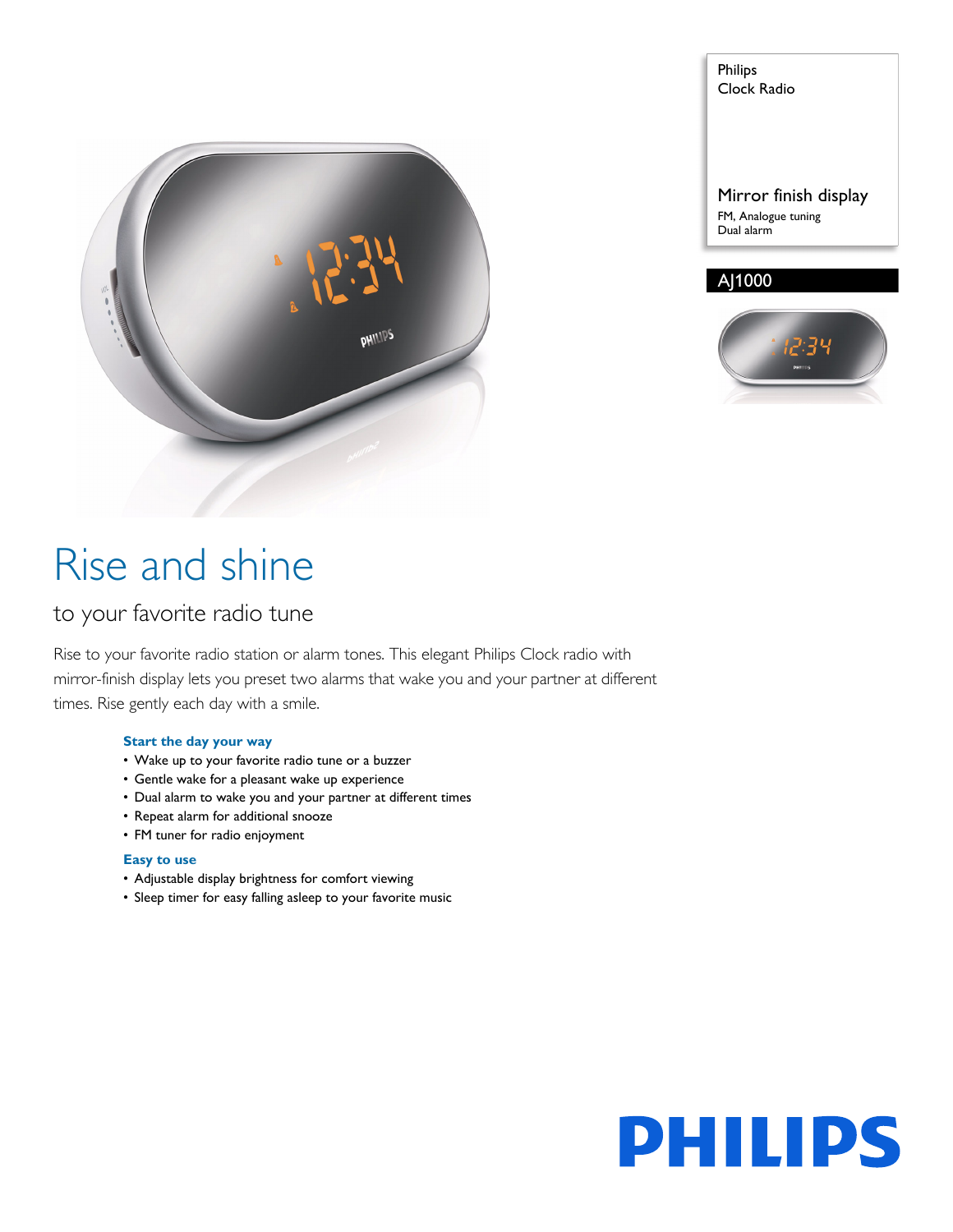## **Highlights**

#### **Wake up to radio or a buzzer**



Wake up to sounds from your favorite radio station or a buzzer. Simply set the alarm on your Philips Clock radio to wake you with the radio station you last listened to or choose to wake up with a buzzer sound. When the wake up time is reached, your Philips Clock radio will automatically turn on that radio station or trigger the buzzer to sound.

#### **Repeat alarm**



To counter oversleeping, the Philips Clock radio has a snooze feature. Should the alarm ring and you wish to continue sleeping a bit longer, simply press the Repeat Alarm button once and go back to sleep. Nine minutes later the alarm will ring again. You can continue to press the

Repeat Alarm button every nine minutes until you turn off the alarm altogether.

#### **Gentle wake**



Start your day right by waking up gently to a gradually escalating alarm volume. Normal alarm sounds with a preset volume are either too low to wake you up or are so uncomfortably loud that you are rudely jolted awake. Choose to wake up to your favorite music, radio station or buzzer alarm. Gentle wake's alarm volume gradually increases from subtly low to reasonably high in order to gently rouse you.

#### **Sleep timer**



Sleep timer lets you decide how long you want to listen to music, or a radio station of your

choice, before falling asleep. Simply set a time limit (up to 1hour) and choose a radio station to listen to while you drift off to sleep. The Philips radio set will continue to play for the selected duration and then automatically switch to a power-efficient and silent stand-by mode. Sleep Timer lets you fall asleep to your favourite radio DJ without counting sheep, or worrying about wasting power

#### **Dual alarm**



The Philips audio system comes with two alarm times. Set one alarm time to wake you up and the other time to wake up your partner.